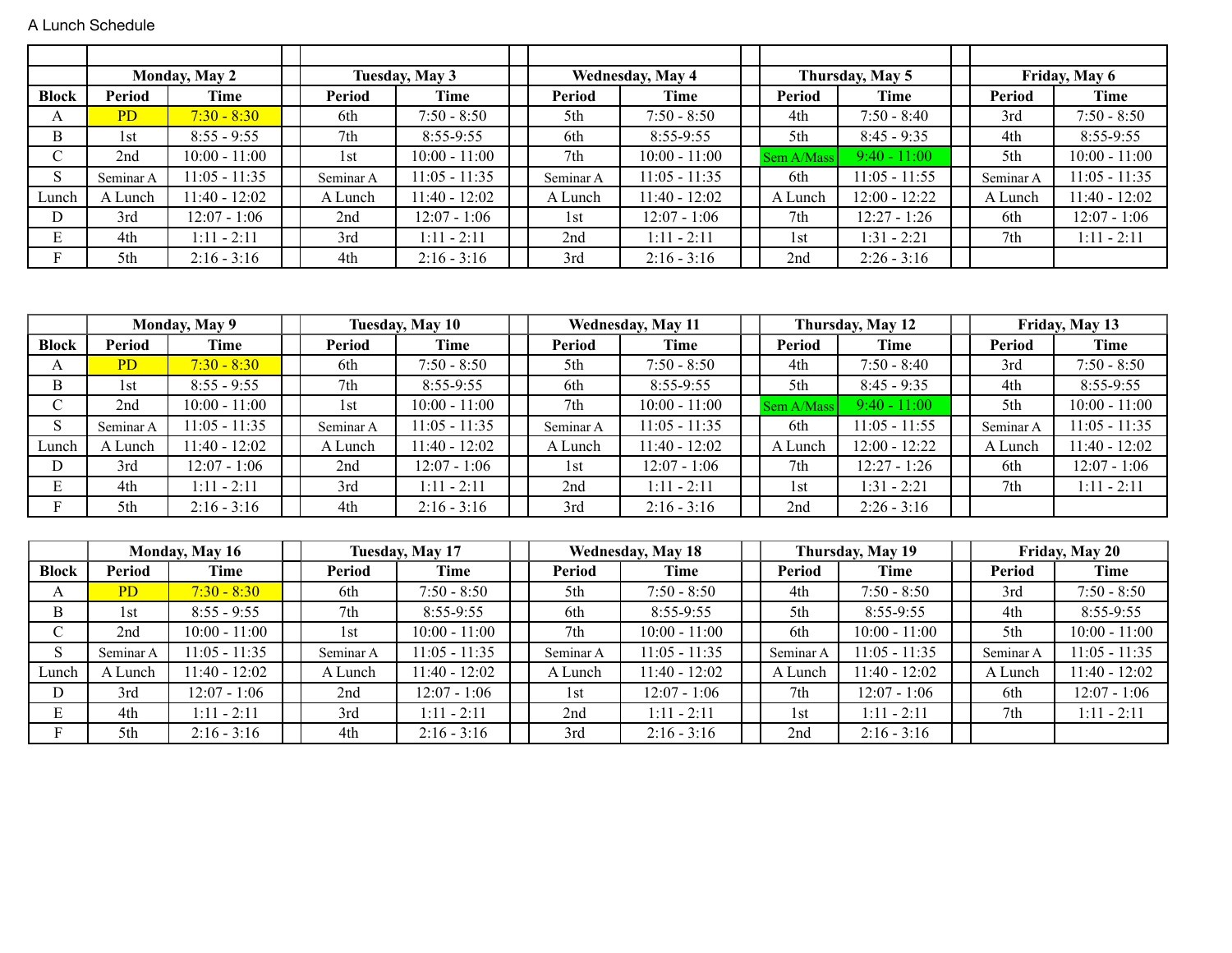|               |                | <b>Monday, May 23</b> |            | Tuesday, May 24 |            | <b>Wednesday, May 25</b> |            | Thursday, May 26 |
|---------------|----------------|-----------------------|------------|-----------------|------------|--------------------------|------------|------------------|
| <b>Block</b>  | Period         | Time                  | Period     | Time            | Period     | Time                     | Period     | Time             |
| A             | P <sub>D</sub> | $7:30 - 8:30$         | per 2 exam | $8:30 - 9:30$   | per 4 exam | $8:30 - 9:30$            | per 6 exam | $8:30 - 9:30$    |
| B             | st/Final       | $8:55 - 10:05$        | Seminar A  | $9:35-10:00$    | Seminar A  | $9:35-10:00$             | Seminar A  | $9:35-10:00$     |
| $\mathcal{C}$ | 2nd            | $10:10 - 10:50$       | per 3 exam | $10:05 - 11:05$ | per 5 exam | $10:05 - 11:05$          | per 7 exam | $10:05 - 11:05$  |
| S             | 3rd            | $10:55 - 11:35$       |            |                 |            |                          |            |                  |
| Lunch         | A Lunch        | $1:40 - 12:00$        |            |                 |            |                          |            |                  |
| D             | 4th            | $12:05 - 1:01$        |            |                 |            |                          |            |                  |
| E             | 5th            | $1:06-1:46$           |            |                 |            |                          |            |                  |
| F             | 6th            | $1:51-2:31$           |            |                 |            |                          |            |                  |
|               | 7th            | $2:36-3:16$           |            |                 |            |                          |            |                  |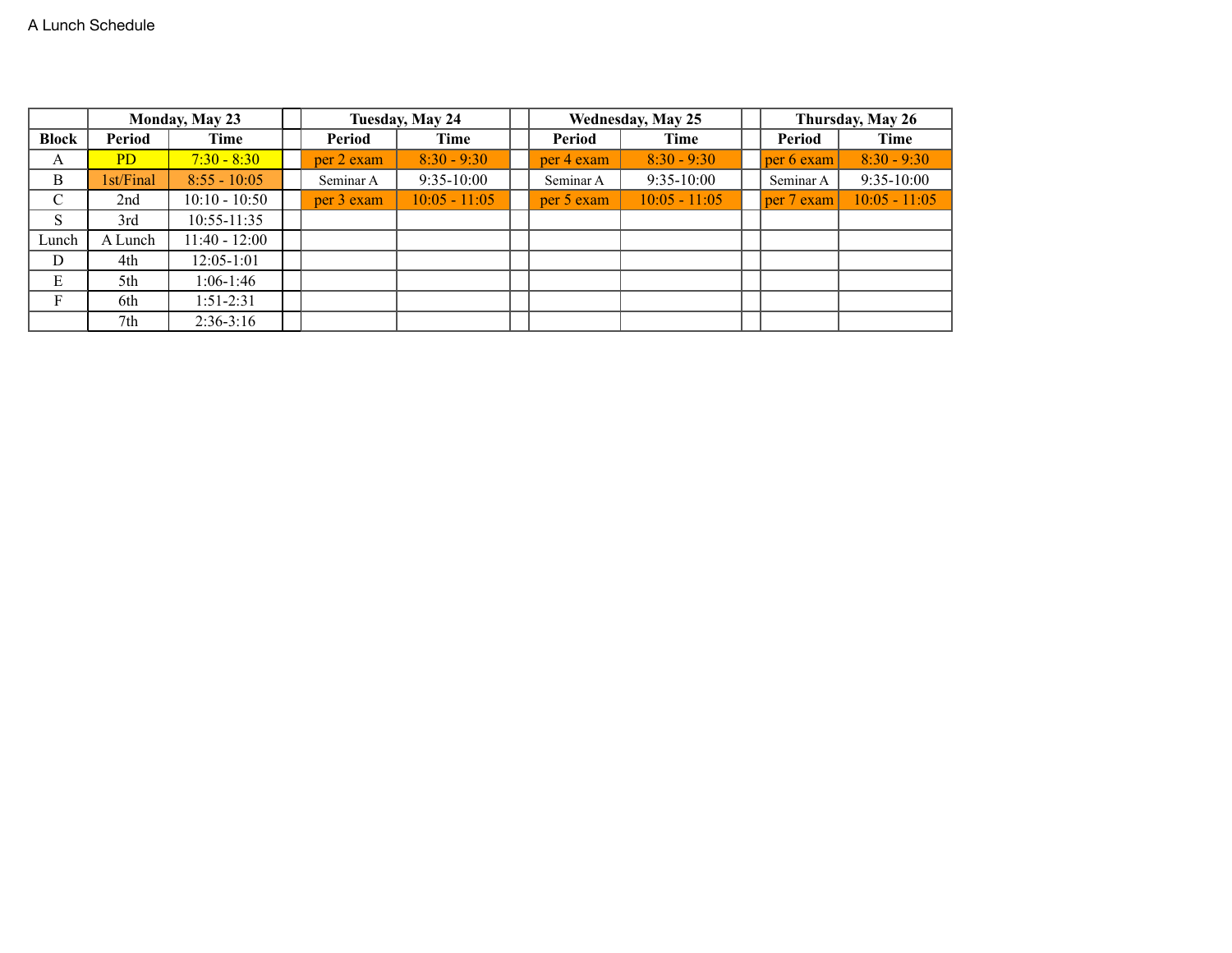|              |                | <b>Monday, May 2</b> |                | Tuesday, May 3  |                | <b>Wednesday, May 4</b> |                | Thursday, May 5 |                | Friday, May 6   |
|--------------|----------------|----------------------|----------------|-----------------|----------------|-------------------------|----------------|-----------------|----------------|-----------------|
| <b>Block</b> | Period         | Time                 | Period         | Time            | Period         | Time                    | Period         | Time            | Period         | Time            |
| А            | PD             | $7:30 - 8:30$        | 6th            | $7:50 - 8:50$   | 5th            | $7:50 - 8:50$           | 4th            | $7:50 - 8:40$   | 3rd            | $7:50 - 8:50$   |
| B            | 1st            | $8:55 - 9:55$        | 7th            | $8:55 - 9:55$   | 6th            | $8:55 - 9:55$           | 5th            | $8:45 - 9:35$   | 4th            | $8:55 - 9:55$   |
| $\sim$       | 2nd            | $10:00 - 11:00$      | 1st            | $10:00 - 11:00$ | 7th            | $10:00 - 11:00$         | Sem A/Mass     | $9:40 - 11:00$  | 5th            | $10:00 - 11:00$ |
| S            | Seminar A      | $1:05 - 11:35$       | Seminar A      | $11:05 - 11:35$ | Seminar A      | $11:05 - 11:35$         | 6th            | $11:05 - 11:55$ | Seminar A      | $11:05 - 11:35$ |
| D            | 3rd            | $11:40 - 12:07$      | 2nd            | $11:40 - 12:07$ | 1st            | $11:40 - 12:07$         | 7th            | $12:00 - 12:27$ | 6th            | $11:40 - 12:07$ |
| Lunch        | <b>B</b> Lunch | $12:12 - 12:34$      | <b>B</b> Lunch | $12:12 - 12:34$ | <b>B</b> Lunch | $12:12 - 12:34$         | <b>B</b> Lunch | 12:32 - 12:54   | <b>B</b> Lunch | $12:12 - 12:34$ |
| D            | 3rd            | 12:39 - 1:06         | 2nd            | $12:39 - 1:06$  | 1st            | $12:39 - 1:06$          | 7th            | $12:59 - 1:26$  | 6th            | 12:39 - 1:06    |
| Е            | 4th            | $1:11 - 2:11$        | 3rd            | $1:11 - 2:11$   | 2nd            | $1:11 - 2:11$           | 1st            | $1:31 - 2:21$   | 7th            | $1:11 - 2:11$   |
|              | 5th            | $2:16 - 3:16$        | 4th            | $2:16 - 3:16$   | 3rd            | $2:16 - 3:16$           | 2nd            | $2:26 - 3:16$   |                |                 |

|               |                | Monday, May 9   |                | Tuesday, May 10 |                 | <b>Wednesday, May 11</b> |                | Thursday, May 12 |                | Friday, May 13  |
|---------------|----------------|-----------------|----------------|-----------------|-----------------|--------------------------|----------------|------------------|----------------|-----------------|
| <b>Block</b>  | Period         | Time            | Period         | Time            | Period          | Time                     | Period         | Time             | Period         | Time            |
| A             | <b>PD</b>      | $7:30 - 8:30$   | 6th            | $7:50 - 8:50$   | 5th             | $7:50 - 8:50$            | 4th            | $7:50 - 8:40$    | 3rd            | $7:50 - 8:50$   |
| B             | 1st            | $8:55 - 9:55$   | 7th            | $8:55 - 9:55$   | 6th             | $8:55 - 9:55$            | 5th            | $8:45 - 9:35$    | 4th            | $8:55 - 9:55$   |
| ◡             | 2nd            | $10:00 - 11:00$ | 1st            | $10:00 - 11:00$ | 7 <sub>th</sub> | $10:00 - 11:00$          | Sem A/Mass     | $9:40 - 11:00$   | 5th            | $10:00 - 11:00$ |
| $\mathcal{L}$ | Seminar A      | $11:05 - 11:35$ | Seminar A      | $11:05 - 11:35$ | Seminar A       | $11:05 - 11:35$          | 6th            | $11:05 - 11:55$  | Seminar A      | 11:05 - 11:35   |
| D             | 3rd            | 11:40 - 12:07   | 2nd            | 11:40 - 12:07   | 1st             | $11:40 - 12:07$          | 7th            | $12:00 - 12:27$  | 6th            | $11:40 - 12:07$ |
| Lunch         | <b>B</b> Lunch | $12:12 - 12:34$ | <b>B</b> Lunch | $12:12 - 12:34$ | B Lunch         | $12:12 - 12:34$          | <b>B</b> Lunch | $12:32 - 12:54$  | <b>B</b> Lunch | $12:12 - 12:34$ |
| D             | 3rd            | 12:39 - 1:06    | 2nd            | $12:39 - 1:06$  | 1st             | $12:39 - 1:06$           | 7th            | 12:59 - 1:26     | 6th            | $12:39 - 1:06$  |
| E             | 4th            | $1:11 - 2:11$   | 3rd            | $1:11 - 2:11$   | 2nd             | $1:11 - 2:11$            | 1st            | $1:31 - 2:21$    | 7th            | $1:11 - 2:11$   |
|               | 5th            | $2:16 - 3:16$   | 4th            | $2:16 - 3:16$   | 3rd             | $2:16 - 3:16$            | 2nd            | $2:26 - 3:16$    |                |                 |

|                   |                | <b>Monday, May 16</b> |                | Tuesday, May 17 |                | <b>Wednesday, May 18</b> |                | Thursday, May 19 |                | Friday, May 20  |
|-------------------|----------------|-----------------------|----------------|-----------------|----------------|--------------------------|----------------|------------------|----------------|-----------------|
| <b>Block</b>      | Period         | Time                  | Period         | Time            | Period         | Time                     | Period         | Time             | Period         | Time            |
| A                 | <b>PD</b>      | $7:30 - 8:30$         | 6th            | $7:50 - 8:50$   | 5th            | $7:50 - 8:50$            | 4th            | $7:50 - 8:50$    | 3rd            | $7:50 - 8:50$   |
| B                 | 1st            | $8:55 - 9:55$         | 7th            | $8:55 - 9:55$   | 6th            | $8:55 - 9:55$            | 5th            | $8:55 - 9:55$    | 4th            | $8:55 - 9:55$   |
| $\cap$<br>◡       | 2nd            | $10:00 - 11:00$       | 1st            | $10:00 - 11:00$ | 7th            | $10:00 - 11:00$          | 6th            | $10:00 - 11:00$  | 5th            | $10:00 - 11:00$ |
| $\mathbf C$<br>ъ. | Seminar A      | $11:05 - 11:35$       | Seminar A      | $11:05 - 11:35$ | Seminar A      | $11:05 - 11:35$          | Seminar A      | $11:05 - 11:35$  | Seminar A      | 11:05 - 11:35   |
| D                 | 3rd            | 11:40 - 12:07         | 2nd            | $11:40 - 12:07$ | 1st            | $11:40 - 12:07$          | 7th            | $11:40 - 12:07$  | 6th            | $11:40 - 12:07$ |
| Lunch             | <b>B</b> Lunch | $12:12 - 12:34$       | <b>B</b> Lunch | $12:12 - 12:34$ | <b>B</b> Lunch | $12:12 - 12:34$          | <b>B</b> Lunch | $12:12 - 12:34$  | <b>B</b> Lunch | $12:12 - 12:34$ |
| D                 | 3rd            | $12:39 - 1:06$        | 2nd            | $12:39 - 1:06$  | 1st            | $12:39 - 1:06$           | 7th            | $12:39 - 1:06$   | 6th            | $12:39 - 1:06$  |
| E                 | 4th            | $1:11 - 2:11$         | 3rd            | $1:11 - 2:11$   | 2nd            | $1:11 - 2:11$            | 1st            | $1:11 - 2:11$    | 7th            | $1:11 - 2:11$   |
|                   | 5th            | $2:16 - 3:16$         | 4th            | $2:16 - 3:16$   | 3rd            | $2:16 - 3:16$            | 2nd            | $2:16 - 3:16$    |                |                 |

|       |           | <b>Monday, May 23</b> |            | Tuesday, May 24 |            | <b>Wednesday, May 25</b> |            | Thursday, May 26 |
|-------|-----------|-----------------------|------------|-----------------|------------|--------------------------|------------|------------------|
| Block | Period    | Time                  | Period     | Time            | Period     | Time                     | Period     | Time             |
|       | PD.       | $7:30 - 8:30$         | per 2 exam | $8:30 - 9:30$   | per 4 exam | $8.30 - 9.30$            | per 6 exam | $8:30 - 9:30$    |
|       | 1st/Final | $8:55 - 10:05$        | Seminar A  | $9:35-10:00$    | Seminar A  | $9:35-10:00$             | Seminar A  | $9:35-10:00$     |
|       | 2nd       | $10:10 - 10:50$       | per 3 exam | $10:05 - 11:05$ | per 5 exam | $10:05 - 11:05$          | per 7 exam | $10:05 - 11:05$  |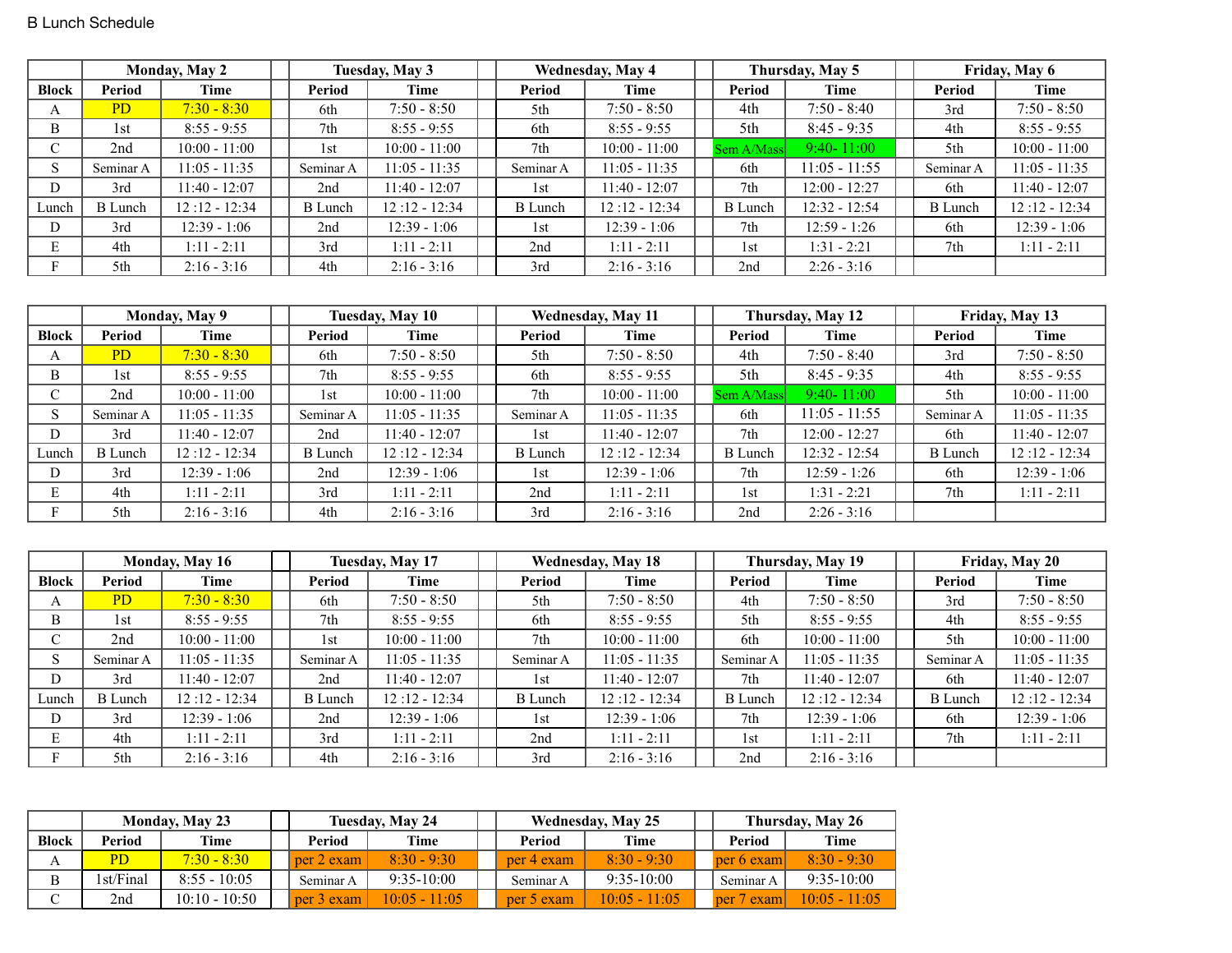## B Lunch Schedule

| $\mathcal{D}$ | 3rd            | $10:55 - 11:35$ |  |  |  |  |  |
|---------------|----------------|-----------------|--|--|--|--|--|
| D             | 4th            | $11:40 - 12:05$ |  |  |  |  |  |
| Lunch         | <b>B</b> Lunch | $12:10-12:30$   |  |  |  |  |  |
| $\mathbf D$   | 4th            | $12:35-1:01$    |  |  |  |  |  |
| E             | 5th            | $1:06-1:46$     |  |  |  |  |  |
|               | 6th            | $1:51-2:31$     |  |  |  |  |  |
|               | 7th            | $2:36-3:16$     |  |  |  |  |  |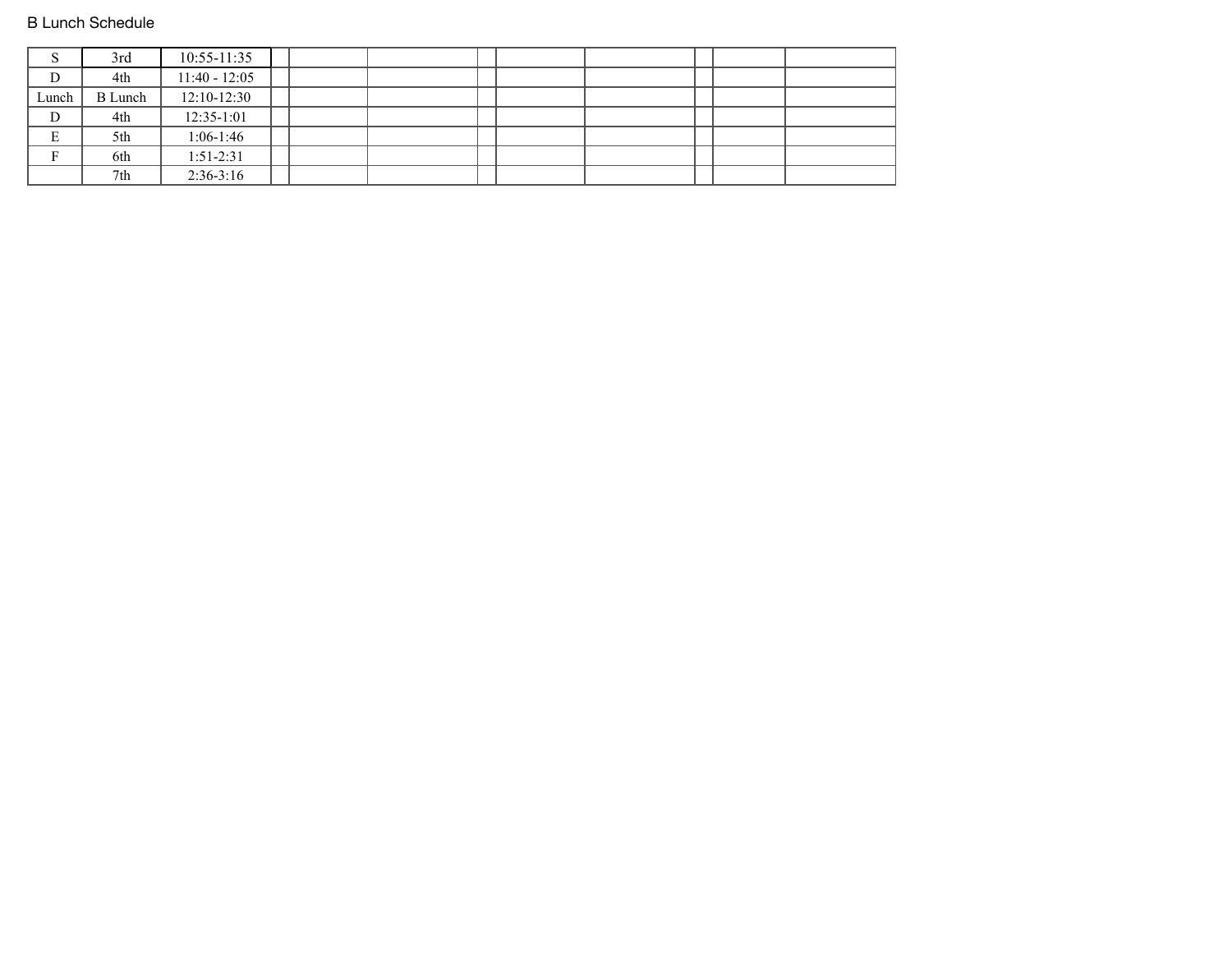C Lunch Schedule

|              |           | <b>Monday, May 2</b> |           | Tuesday, May 3  |           | Wednesday, May 4 |            | Thursday, May 5         |           | Friday, May 6   |
|--------------|-----------|----------------------|-----------|-----------------|-----------|------------------|------------|-------------------------|-----------|-----------------|
| <b>Block</b> | Period    | <b>Time</b>          | Period    | Time            | Period    | Time             | Period     | Time                    | Period    | <b>Time</b>     |
| A            | <b>PD</b> | $7:30 - 8:30$        | 6th       | $7:50 - 8:50$   | 5th       | $7:50 - 8:50$    | 4th        | $7:50 - 8:40$           | 3rd       | $7:50 - 8:50$   |
| В            |           | $8:55 - 9:55$        | 7th       | $8:55 - 9:55$   | 6th       | $8:55 - 9:55$    | 5th        | $8:45 - 9:35$           | 4th       | $8:55 - 9:55$   |
|              |           | $10:00 - 11:00$      | l st      | $10:00 - 11:00$ | 7th       | $10:00 - 11:00$  | Sem A/Mass | $9:40 - 11:00$          | 5th       | $10:00 - 11:00$ |
|              | Seminar A | $11:05 - 11:35$      | Seminar A | $11:05 - 11:35$ | Seminar A | $11:05 - 11:35$  | 6th        | $11:05 - 11:55$         | Seminar A | $11:05 - 11:35$ |
| D.           |           | 11:40 - 12:39        | 2nd       | $11:40 - 12:39$ | l st      | 11:40 - 12:39    | 7th        | $12:00 - 12:59$         | 6th       | $11:40 - 12:39$ |
| Lunch        | C Lunch   | 12:44 - 1:06         | C Lunch   | $12:44 - 1:06$  | C Lunch   | 12:44 - 1:06     | C Lunch    | $1:04 - 1:26$           | C Lunch   | $12:44 - 1:06$  |
| Е            | 4th       | $1:11 - 2:11$        | 3rd       | $1:11 - 2:11$   | 2nd       | $1:11 - 2:11$    | 1st        | $\frac{1:31 - 2:21}{ }$ | 7th       | $1:11 - 2:11$   |
|              | 5th       | $2:16 - 3:16$        | 4th       | $2:16 - 3:16$   | 3rd       | $2:16 - 3:16$    | 2nd        | $2:26 - 3:16$           |           |                 |

|              |           | Monday, May 9   |           | Tuesday, May 10 |           | <b>Wednesday, May 11</b> |            | Thursday, May 12 |           | Friday, May 13  |
|--------------|-----------|-----------------|-----------|-----------------|-----------|--------------------------|------------|------------------|-----------|-----------------|
| <b>Block</b> | Period    | Time            | Period    | Time            | Period    | Time                     | Period     | Time             | Period    | Time            |
| A            | <b>PD</b> | $7:30 - 8:30$   | 6th       | $7:50 - 8:50$   | 5th       | $7:50 - 8:50$            | 4th        | $7:50 - 8:40$    | 3rd       | $7:50 - 8:50$   |
| B            |           | $8:55 - 9:55$   | 7th       | $8:55 - 9:55$   | 6th       | $8:55 - 9:55$            | 5th        | $8:45 - 9:35$    | 4th       | $8:55 - 9:55$   |
|              |           | $10:00 - 11:00$ | 1st       | $10:00 - 11:00$ | 7th       | $10:00 - 11:00$          | Sem A/Mass | $9:40 - 11:00$   | 5th       | $10:00 - 11:00$ |
|              | Seminar A | $11:05 - 11:35$ | Seminar A | $11:05 - 11:35$ | Seminar A | $11:05 - 11:35$          | 6th        | $11:05 - 11:55$  | Seminar A | $11:05 - 11:35$ |
| D.           |           | 11:40 - 12:39   | 2nd       | $11:40 - 12:39$ | 1st       | 11:40 - 12:39            | 7th        | $12:00 - 12:59$  | 6th       | $11:40 - 12:39$ |
| Lunch        | C Lunch   | $12:44 - 1:06$  | C Lunch   | $12:44 - 1:06$  | C Lunch   | 12:44 - 1:06             | C Lunch    | l:04 - 1:26      | C Lunch   | $12:44 - 1:06$  |
| E            | 4th       | $1:11 - 2:11$   | 3rd       | $1:11 - 2:11$   | 2nd       | $1:11 - 2:11$            | 1st        | $1:31 - 2:21$    | 7th       | $1:11 - 2:11$   |
|              | 5th       | $2:16 - 3:16$   | 4th       | $2:16 - 3:16$   | 3rd       | $2:16 - 3:16$            | 2nd        | $2:26 - 3:16$    |           |                 |

|                    |           | <b>Monday, May 16</b> |           | Tuesday, May 17 |           | <b>Wednesday, May 18</b> |           | Thursday, May 19 |           | Friday, May 20  |
|--------------------|-----------|-----------------------|-----------|-----------------|-----------|--------------------------|-----------|------------------|-----------|-----------------|
| <b>Block</b>       | Period    | Time                  | Period    | Time            | Period    | Time                     | Period    | Time             | Period    | <b>Time</b>     |
| $\mathbf{\Lambda}$ | <b>PD</b> | $7:30 - 8:30$         | 6th       | $7:50 - 8:50$   | 5th       | $7:50 - 8:50$            | 4th       | $7:50 - 8:50$    | 3rd       | $7:50 - 8:50$   |
| В                  |           | $8:55 - 9:55$         | 7th       | $8:55 - 9:55$   | 6th       | $8:55 - 9:55$            | 5th       | $8:55 - 9:55$    | 4th       | $8:55 - 9:55$   |
| ◡                  |           | $10:00 - 11:00$       | 1st       | $10:00 - 11:00$ | 7th       | $10:00 - 11:00$          | 6th       | $10:00 - 11:00$  | 5th       | $10:00 - 11:00$ |
|                    | Seminar A | $11:05 - 11:35$       | Seminar A | $11:05 - 11:35$ | Seminar A | $11:05 - 11:35$          | Seminar A | $11:05 - 11:35$  | Seminar A | $11:05 - 11:35$ |
| D                  |           | $11:40 - 12:39$       | 2nd       | $11:40 - 12:39$ | 1st       | $11:40 - 12:39$          | 7th       | $11:40 - 12:39$  | 6th       | 11:40 - 12:39   |
| Lunch              | C Lunch   | $12:44 - 1:06$        | C Lunch   | $12:44 - 1:06$  | C Lunch   | $12:44 - 1:06$           | C Lunch   | $12:44 - 1:06$   | C Lunch   | $12:44 - 1:06$  |
| Þ.                 | 4th       | $1:11 - 2:11$         | 3rd       | $1:11 - 2:11$   | 2nd       | $1:11 - 2:11$            | l st      | $1:11 - 2:11$    | 7th       | $1:11 - 2:11$   |
|                    | 5th       | $2:16 - 3:16$         | 4th       | $2:16 - 3:16$   | 3rd       | $2:16 - 3:16$            | 2nd       | $2:16 - 3:16$    |           |                 |

|               | <b>Monday, May 23</b> |                 | Tuesday, May 24 |                 | <b>Wednesday, May 25</b> |                 |  | Thursday, May 26 |                 |  |
|---------------|-----------------------|-----------------|-----------------|-----------------|--------------------------|-----------------|--|------------------|-----------------|--|
| <b>Block</b>  | Period                | Time            | Period          | Time            | Period                   | Time            |  | Period           | Time            |  |
| A             | PD.                   | $7:30 - 8:30$   | per 2 exam      | $8:30 - 9:30$   | per 4 exam               | $8:30 - 9:30$   |  | $per 6$ exam     | $8:30 - 9:30$   |  |
| B             | 1st/Final             | $8:55 - 10:05$  | Seminar A       | $9:35-10:00$    | Seminar A                | $9:35-10:00$    |  | Seminar A        | $9:35-10:00$    |  |
| $\mathcal{C}$ | 2nd                   | $10:10 - 10:50$ | per 3 exam      | $10:05 - 11:05$ | per 5 exam               | $10:05 - 11:05$ |  | $ per 7$ exam    | $10:05 - 11:05$ |  |
| S             | 3rd                   | $10:55 - 11:35$ |                 |                 |                          |                 |  |                  |                 |  |
| Lunch         | 4th                   | $11:40 - 12:35$ |                 |                 |                          |                 |  |                  |                 |  |
| D             | C Lunch               | $12:40-1:01$    |                 |                 |                          |                 |  |                  |                 |  |